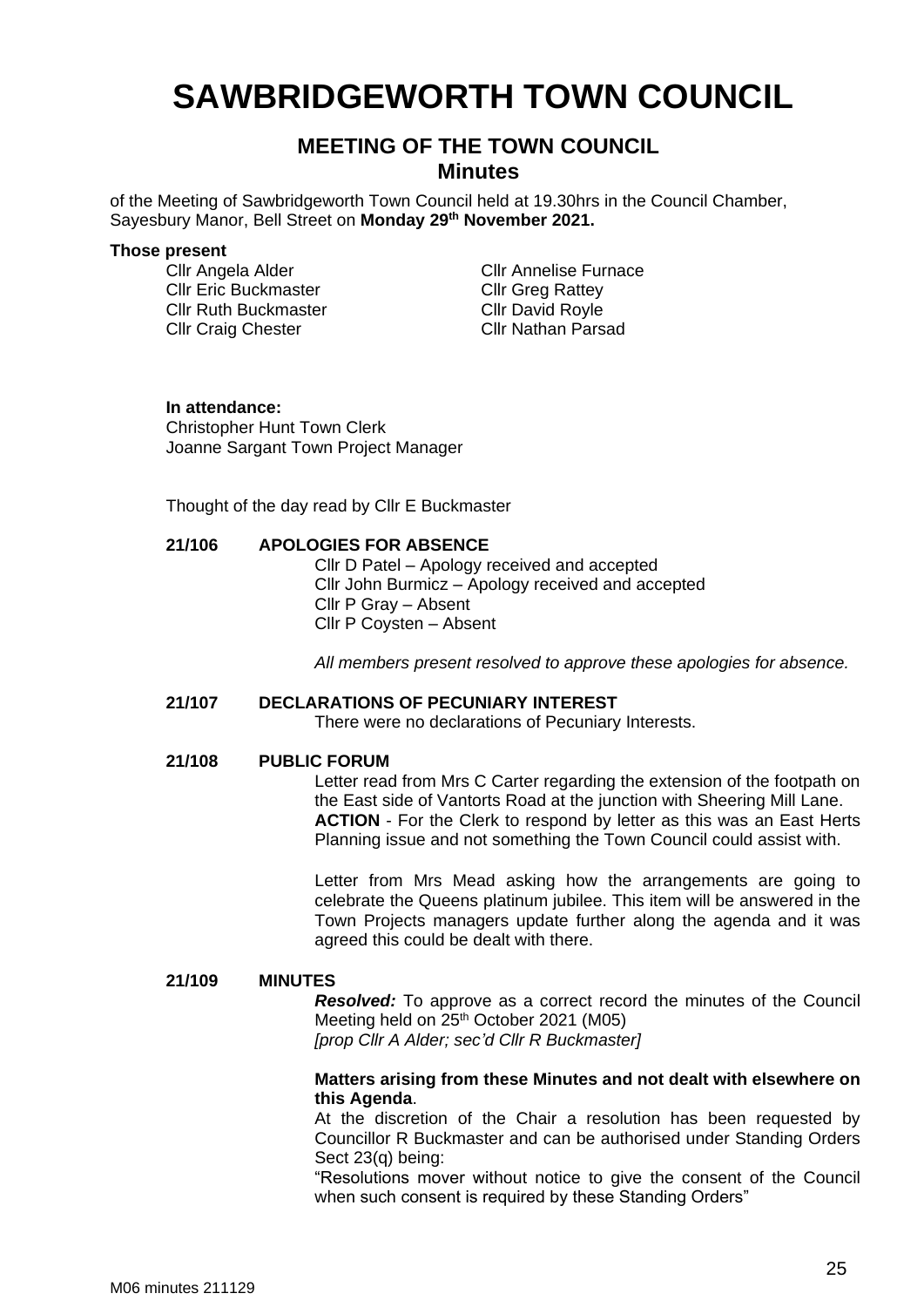Accepted by the chair for update during Cllr R Buckmaster's report

## **21/110 PLANNING COMMITTEE**

*Received and noted:* the minutes of the planning committee held on 25 th October 2021 (P08)

*Received and noted:* the draft minutes of the planning committee held on 15 th November 2021 (P09)

#### **21/111 MAYOR'S CORRESPONDENCE/COMMUNICATIONS**

- Attended Harlow Mayors Civic Ceremony
- Laid the wreath on Remembrance Sunday
- Organised a meeting with the developers at West Road due to the affect this is having on Crumps Farm
- Continued talks on race issues and sat on a meeting with the East Herts Black Parents Assembly (EHBPA) and will arrange a meeting with councillors and the EHBPA in the New Year
- Met with new shop owners for men's formal wear
- Met with shop owners group
- Working on the new government grant additional restrictions grant for shops offering services.
- The Mayor has been made a patron of neuro centres at the Rivers Hospital.
- Assisted with a local homeless male with two shop keepers and EHDC did a great job in re housing him.
- Completed some town promotional work with the vlogger Adam Day.
- Cllr Chester thanked the nostalgic committee for inviting him as deputy mayor to lay the wreath on Remembrance Sunday

#### **21/112 REPRESENTATIVES REPORTS**

*Received and noted:* Representatives reports from:

- County Councillor E Buckmaster added:
	- Thanked all staff for the Christmas Fayre in the poor weather
	- Noted that the new heritage lights were being fitted in Bell Street
	- The New Mexico restaurant railings were to be replaced in the following two days
	- West Road is now open after works have been completed
	- Some of the highway's matters will be addressed in the new year after consultation with residents regarding yellow lines.
	- The first 20mph restriction will be in place prior to the end of the financial year and other projects are being developed through speed and volume studies.

*Questions*

*Cllr Alder* asked

- regarding the position of the library service in Sawbridgeworth,
- the process of applying for schools due to her concern of the number of children being home schooled.
- In regard to the Queens Canopy are people expected to plant a specific variety of tree and the Church will be planting trees in its grounds and is there any funding for this project.

*Cllr E Buckmaster*, alternative premises will need to be found for the local library and will be looking in to sharing with the extension of the memorial hall if specifications match.

Home schooling is a difficult question and Cllr R Buckmaster stated that families will be informed but do choose to home school.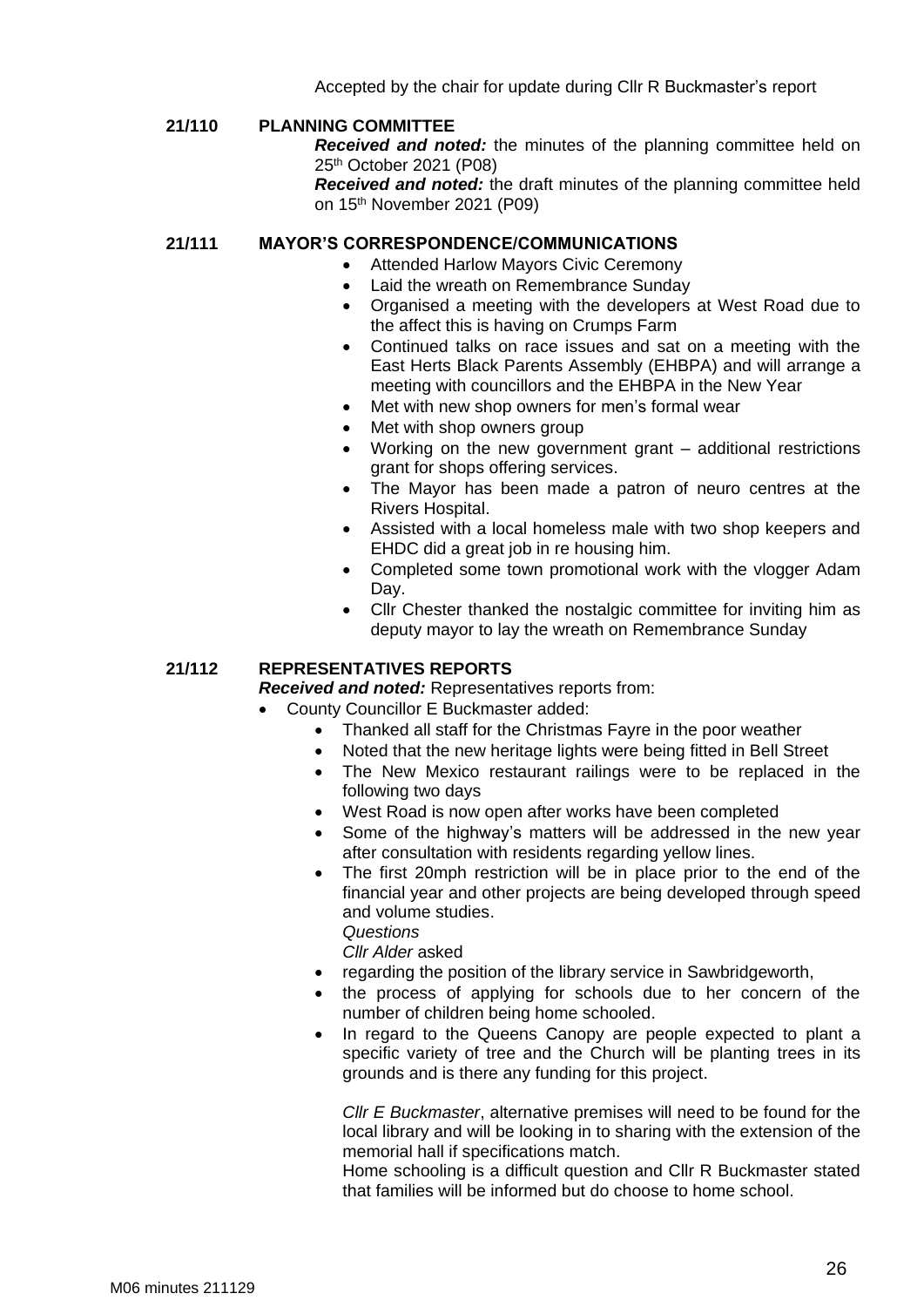*Cllr E Buckmaster* asked the Clerk to update on the tree question which he advised that any variety of tree was accepted, funding of up to £350 per project was available.

*Cllr Furnace* asked if real time monitoring of air quality would be available to advising parents the best route to walk to school.

*Cllr E Buckmaster* stated new software was being developed to find the cause on any hotspots so they can be addressed*.* Further funding may be available in the new year for districts to complete monitoring which he will have information on in the new year.

- District Councillor Alder added:
	- A number of EHDC staffing posts are currently on hold due to the review of the current structure and cost savings that need to be made.
	- Various training packages have been successfully completed by EHDC staff.
- District Councillor R Buckmaster added:
	- Referred to her report.
- Other Representatives
	- Councillor Royle
		- Asked if the towns benches, as part of civic pride, could be adopted by the town council.
		- The Town Project manager stated the Town Council have painted the benches previously and the London Road bench will be adopted
		- Cllr E Buckmaster stated this was difficult but perhaps putting a small amount of funding in the budget may be the best way forward for minor repairs and painting to be completed.
	- Councillor R Buckmaster
		- Introduced the item to resolve, expenditure needed to fit a new kitchen and cooker at a cost of £7000 at the Bullfields community building.

To approve the Town Councils consent to allow the Trustees of SYPRC to commit to expenditure of over £5000 (Five Thousand Pounds) as outlined in the SYPRC constitution. Cllr's Furnace, Royle, and Alder wanted it noted that they have an interest in this matter, but this was not pecuniary.

[*prop Cllr E Buckmaster; sec'd Cllr Parsad*]

- Wassail and Apple Day events were planned and will be taking place
- Councillor Furnace:
	- Updated that the tow paths were being repaired and the relationship with the river trust was helping this project
	- The film showing was a good event and further people are looking at joining the group for community gardening.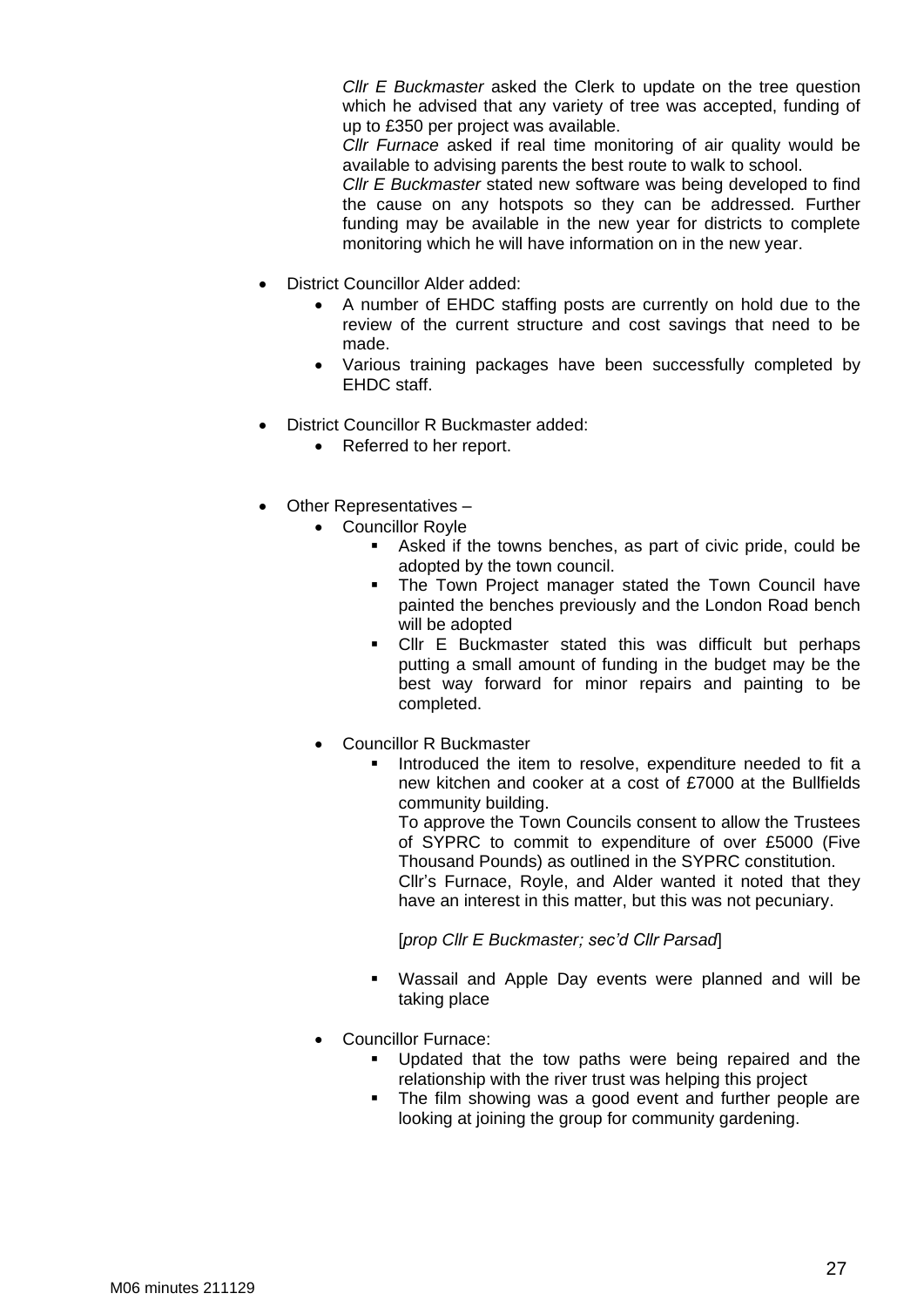### **21/113 TOWN CLERKS REPORT**

- The Sawbobus funding is being pursued and another report has been requested by the national lottery
- Cllr Jonathon Kaye EHDC would like to use the Chamber for a community event

Cllr Furnace asked if the welcome pack previously mentioned was going ahead.

The Clerk stated that the welcome pack will be produced in conjunction with the Mayor.

Cllr Furnace asked if any further information was available regarding the road names on the Taylor Wimpey site. The Clerk will liaise with Cllr E Buckmaster to explore when this may be planned.

### **21/114 TOWN PROJECT MANAGERS REPORT**

- Updated on the Christmas Fayre and the poor weather that required the event to be closed earlier than planned.
- Some of the performers and stalls had been affected by Covid issues.
- Several members of staff had been subject to abuse from residents and customers using the shops and the event was perhaps too big for the area and the road layout.

Further research with other event organisers will take place prior to the 2022 event.

Cllr Alder thanked the staff for all their work on the Christmas event which was echoed by Cllr R Buckmaster

### **21/115 APPOINTMENTS AND APPRAISALS COMMITTEE**

To appoint a Councillor to this committee following the resignation of Councillor E Buckmaster.

Councillor Alder wanted it noted Councillor E Buckmaster's many years of contribution to the committee and thanked him on behalf of the Council.

Cllr Alder proposed Cllr Parsad for the position, seconded by Councillor R Buckmaster. All councillors voted in support of this appointment.

#### **21/116 QUEENS CANOPY**

The Clerk updated the funding is capped at £350 and an ancient hedgerow in Pishiobury Park was the focus for this project. Further plants for projects are available from the Woodlands Trust

Cllr E Buckmaster stated he had funding to support the project if required.

Town Projects Manager will collate projects in relation to the Queens Jubilee in the Town and is already liaising with different organisations to see what resources are available. She also thought the Town Council could hold a competition to appoint a Town Cryer which she will explore in the new year. Also call a meeting with managers for all the towns licensed premises to

encourage an event with all involved and perhaps running a food festival.

Cllr Furnase thought this would encourage a multi-cultural community event. This will be explored in January and if required a working party formed if traders are interested in forming a larger event.